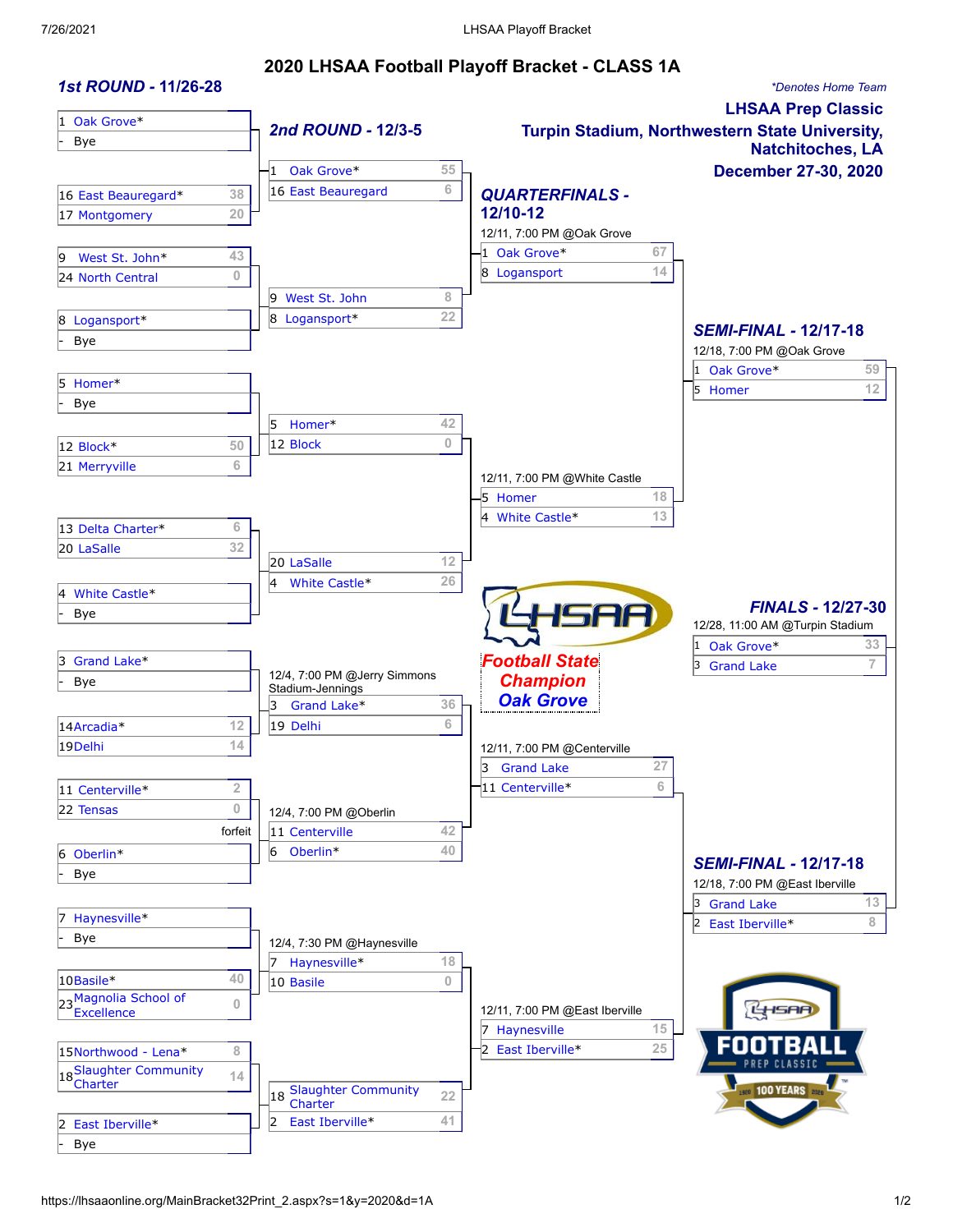### **2020 LHSAA Football Playoff Bracket - CLASS 2A**

| <b>1st ROUND - 11/26-28</b> |                         |                                                     |                     |                                               | *Denotes Home Team                             |
|-----------------------------|-------------------------|-----------------------------------------------------|---------------------|-----------------------------------------------|------------------------------------------------|
| $1$ Many*                   | $\overline{\mathbf{2}}$ |                                                     |                     |                                               | <b>LHSAA Prep Classic</b>                      |
| 32Varnado                   | $\overline{0}$          | 2nd ROUND - 12/3-5                                  |                     |                                               | Turpin Stadium, Northwestern State University, |
|                             | forfeit                 |                                                     |                     |                                               | <b>Natchitoches, LA</b>                        |
|                             |                         | Many*<br>16 South Plaquemines                       | 2<br>$\overline{0}$ |                                               | December 27-30, 2020                           |
| 16 South Plaquemines*       | 46                      |                                                     | forfeit             | <b>QUARTERFINALS -</b><br>12/10-12            |                                                |
| 17 Franklin                 | 43                      |                                                     |                     |                                               |                                                |
| Amite*<br>9                 | 54                      |                                                     |                     | 34<br>$1$ Many                                |                                                |
| 24 Capitol                  | 0                       | 12/4, 7:00 PM @Red River                            |                     | 30<br>Amite*<br>o                             |                                                |
|                             |                         | 9 Amite                                             | 33                  |                                               |                                                |
| Red River*<br>8             | 41                      | 8 Red River*                                        | $\overline{7}$      |                                               |                                                |
| 25 Lakeview                 | 6                       |                                                     |                     |                                               | <b>SEMI-FINAL - 12/17-18</b>                   |
|                             |                         |                                                     |                     |                                               | 83<br>Many*<br>1                               |
| North Caddo*<br>5           | 6                       |                                                     |                     |                                               | 36<br>12 General Trass                         |
| 28 Welsh                    | 3                       | 12/4, 7:00 PM @North Caddo                          |                     |                                               |                                                |
|                             |                         | 5 North Caddo*                                      | 54                  |                                               |                                                |
| 12 General Trass*           | 42                      | 12 General Trass                                    | 56                  |                                               |                                                |
| 21 Rayville                 | 8                       |                                                     |                     |                                               |                                                |
|                             |                         |                                                     |                     | 42<br>12 General Trass*                       |                                                |
| 13 Bunkie*                  | 22                      |                                                     |                     | St. Helena College &<br>18<br>Career Acad.    |                                                |
| 20 Pickering                | 6                       | 12/4, 7:00 PM @St. Helena College<br>& Career Acad. |                     |                                               |                                                |
|                             |                         | 13 Bunkie                                           | $\overline{7}$      |                                               |                                                |
| St. Helena College &        |                         | St. Helena College &                                | 14                  |                                               |                                                |
| Career Acad.*               | 28                      | Career Acad.*                                       |                     |                                               | <b>FINALS - 12/27-30</b>                       |
| 29Vidalia                   | 16                      |                                                     |                     | SAA                                           | 12/27, 1:00 PM @Turpin Stadium                 |
|                             |                         |                                                     |                     |                                               | $1$ Many*<br>16                                |
| 3 Loreauville*              | 50                      |                                                     |                     | <b>Football State</b>                         | 13<br>6<br>Kinder                              |
| 30 Jeanerette               | 0                       | 12/4, 7:00 PM @Loreauville                          |                     | <b>Champion</b><br><b>Many</b>                |                                                |
|                             |                         | Loreauville*<br>3                                   | 41<br>18            |                                               |                                                |
| 14Rosepine*                 | 50                      | 14 Rosepine                                         |                     |                                               |                                                |
| 19Northeast                 | 28                      |                                                     |                     |                                               |                                                |
|                             |                         |                                                     |                     | 14<br>Loreauville*<br>3<br>21<br>-6<br>Kinder |                                                |
| 11 Avoyelles*<br>22 Oakdale | 42<br>6                 | 12/4, 7:00 PM @John C. Buck                         |                     |                                               |                                                |
|                             |                         | Stadium                                             |                     |                                               |                                                |
| 6 Kinder*                   | 55                      | 11 Avoyelles                                        | 22                  |                                               |                                                |
| 27Delcambre                 | $\mathbf{0}$            | Kinder*<br>6                                        | 28                  |                                               | <b>SEMI-FINAL - 12/17-18</b>                   |
|                             |                         |                                                     |                     |                                               | 12/18, 7:00 PM @Lobrano Field                  |
| Ferriday*                   | $\overline{2}$          |                                                     |                     |                                               | 19<br>-6 Kinder                                |
| 26East Feliciana            | $\overline{0}$          |                                                     |                     |                                               | $13\,$<br>2 Mangham*                           |
|                             | forfeit                 | Ferriday*<br>17                                     | 20                  |                                               |                                                |
| 10Port Allen*               | 55                      | 10 Port Allen                                       | 22                  |                                               |                                                |
| 23Pine                      | 8                       |                                                     |                     | 12/10, 7:00 PM @Lobrano Field                 |                                                |
|                             |                         |                                                     |                     | $19$<br>10 Port Allen                         |                                                |
| 15Jonesboro-Hodge*          | $18$                    |                                                     |                     | 35<br>Mangham*                                |                                                |
| 18Kentwood                  | 27                      | 12/4, 7:00 PM @Kentwood                             |                     |                                               |                                                |
|                             |                         | 18 Kentwood*                                        | 27                  |                                               | <b>1820 100 YEARS 202</b>                      |
| 2 Mangham*                  | 55                      | Mangham                                             | 33                  |                                               |                                                |
| 31 Madison                  | 18                      |                                                     |                     |                                               |                                                |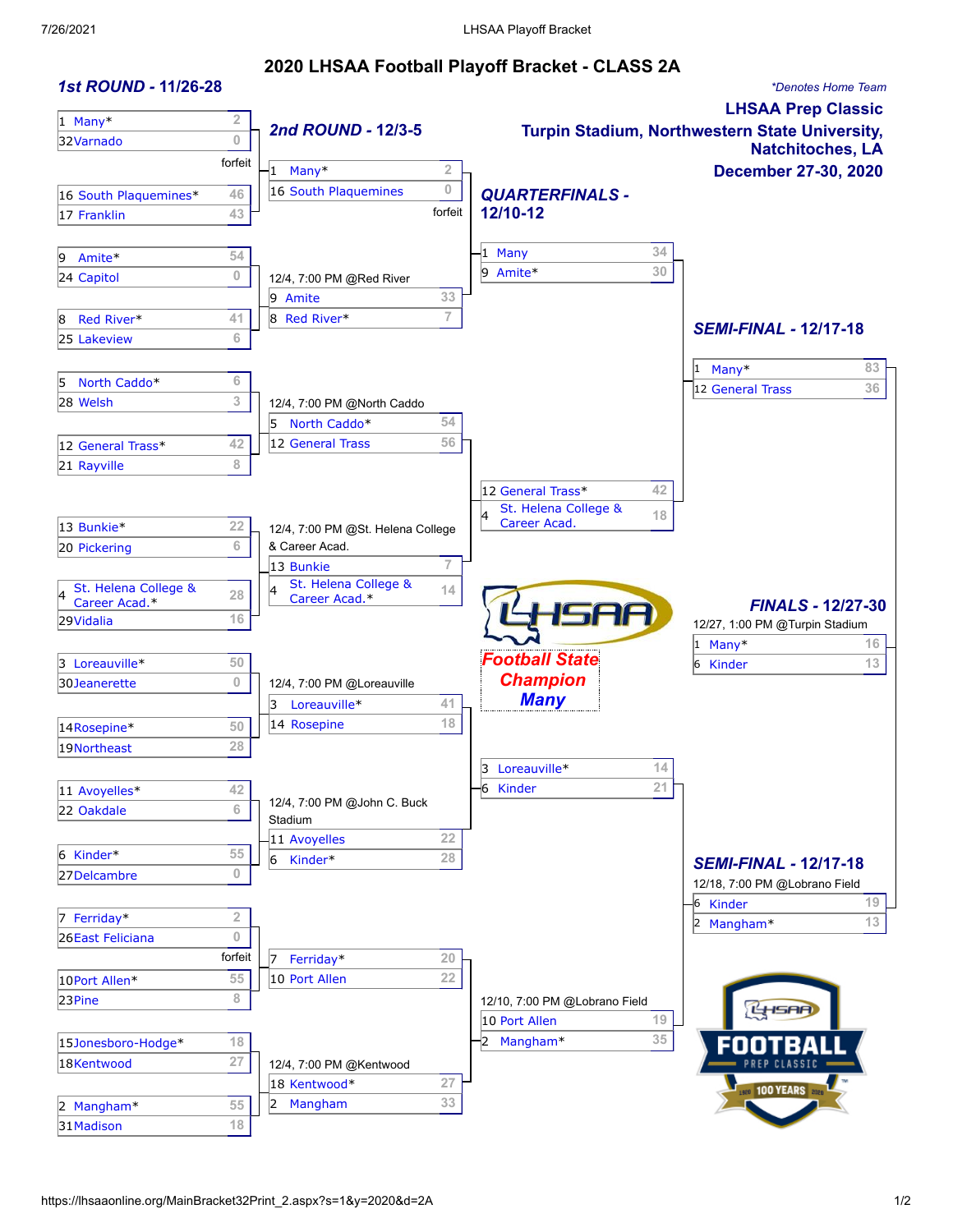### **2020 LHSAA Football Playoff Bracket - CLASS 3A**

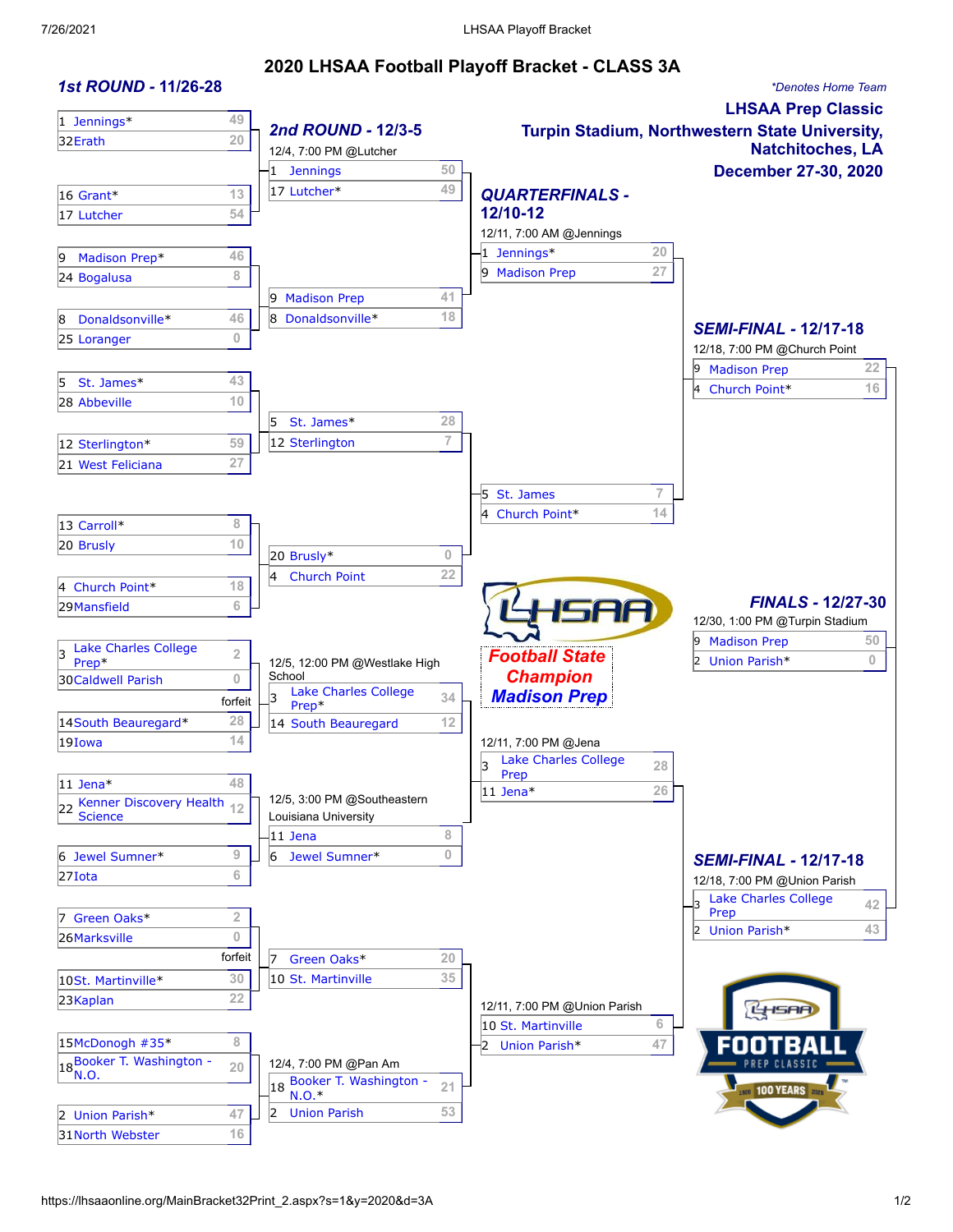### **2020 LHSAA Football Playoff Bracket - CLASS 4A**

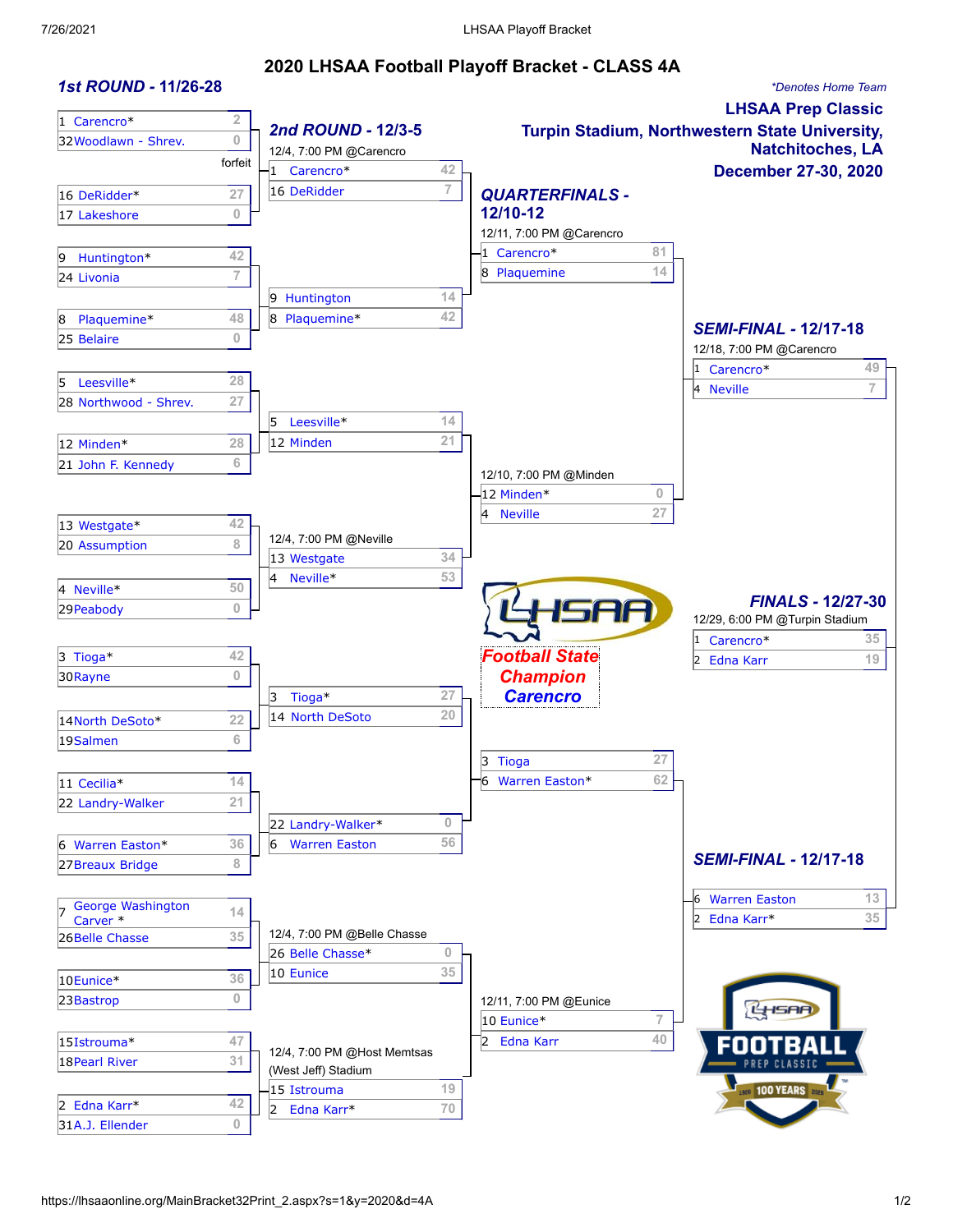#### **2020 LHSAA Football Playoff Bracket - CLASS 5A**

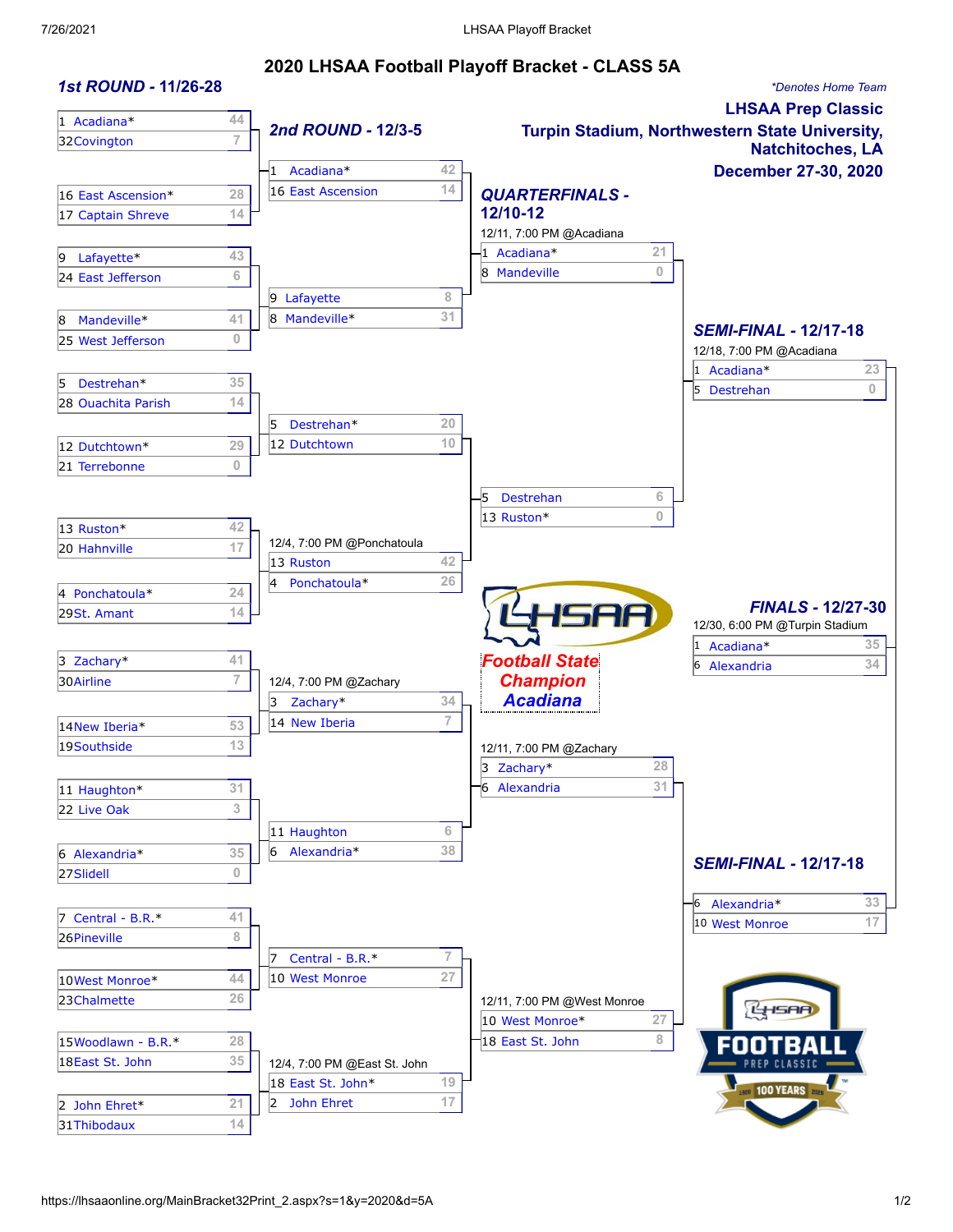# **2020 LHSAA Football Playoff Bracket - DIVISION I**

| 1st ROUND - 11/26-28                               | <b>QUARTERFINALS - 12/3-</b><br>5     | <b>SEMI-FINALS -</b><br>12/10-12           | <b>FINAL - 12/27-30</b>                               |
|----------------------------------------------------|---------------------------------------|--------------------------------------------|-------------------------------------------------------|
|                                                    |                                       |                                            | * Denotes Home Team                                   |
| <b>Brother Martin*</b><br>1                        |                                       |                                            | <b>LHSAA Prep Classic</b>                             |
| <b>Bye</b>                                         | 12/4, 7:00 PM @Tad Gormley<br>Stadium |                                            | December 27-30, 2020                                  |
|                                                    | 1 Brother Martin*<br>36               |                                            | <b>Turpin Stadium, Northwestern State University,</b> |
| 11/29, 4:00 PM @St. Paul's                         | 9 Jesuit<br>34                        |                                            | <b>Natchitoches, LA</b>                               |
| $ 9$ Jesuit<br>35                                  |                                       |                                            |                                                       |
| 8 St. Paul's*<br>6                                 |                                       | 12/11, 7:00 PM @Tad                        |                                                       |
|                                                    |                                       | Gormley Stadium<br>1 Brother Martin*<br>31 |                                                       |
|                                                    |                                       | 4<br>Catholic - B.R.<br>49                 |                                                       |
| Archbishop<br>l5<br>Rummel*                        |                                       |                                            |                                                       |
| Bye                                                | 12/4, 7:00 PM @Memorial Stadium       |                                            |                                                       |
|                                                    | 5 Archbishop Rummel<br>35             |                                            |                                                       |
|                                                    | 4 Catholic - B.R.*<br>42              |                                            |                                                       |
| Catholic - B.R.*<br>14                             |                                       |                                            |                                                       |
| <b>Bye</b>                                         |                                       |                                            | 12/27, 6:00 PM @Turpin Stadium                        |
|                                                    |                                       | <b>State Football</b>                      | 35                                                    |
|                                                    |                                       | <b>Champion</b>                            | $3$ C.E. Byrd*<br>12                                  |
| $3$ C.E. Byrd*                                     |                                       | *Relinquished                              |                                                       |
| Bye                                                | 12/4, 6:00 PM @Lee Hedges<br>Stadium  | due to Sanctions*                          |                                                       |
|                                                    | 3 C.E. Byrd $*$<br>31                 |                                            |                                                       |
|                                                    | 6 St. Augustine<br>14                 |                                            |                                                       |
| 6 St. Augustine*<br>41                             |                                       |                                            |                                                       |
| 11 Holy Cross<br>14                                |                                       | 12/11, 7:00 PM @Lee Hedges<br>Stadium      |                                                       |
|                                                    |                                       | $3$ C.E. Byrd*<br>14                       |                                                       |
| 11/27, 7:00 PM @Joe Yenni<br>Stadium               |                                       | <b>John Curtis</b><br>13<br>Christian      |                                                       |
| <b>John Curtis</b><br>$\overline{2}$<br>Christian* |                                       |                                            |                                                       |
| $\mathbf{O}$<br>10Archbishop Shaw                  | 12/4, 7:00 PM @Mumford Stadium        |                                            |                                                       |
|                                                    | at Southern Uniuversity               |                                            |                                                       |
|                                                    | 7 John Curtis Christian<br>34         |                                            | <b>1520 100 YEARS</b> 2020                            |
|                                                    | 2 Scotlandville*<br>14                |                                            |                                                       |
| Scotlandville*                                     |                                       |                                            |                                                       |
| Bye                                                |                                       |                                            |                                                       |

Print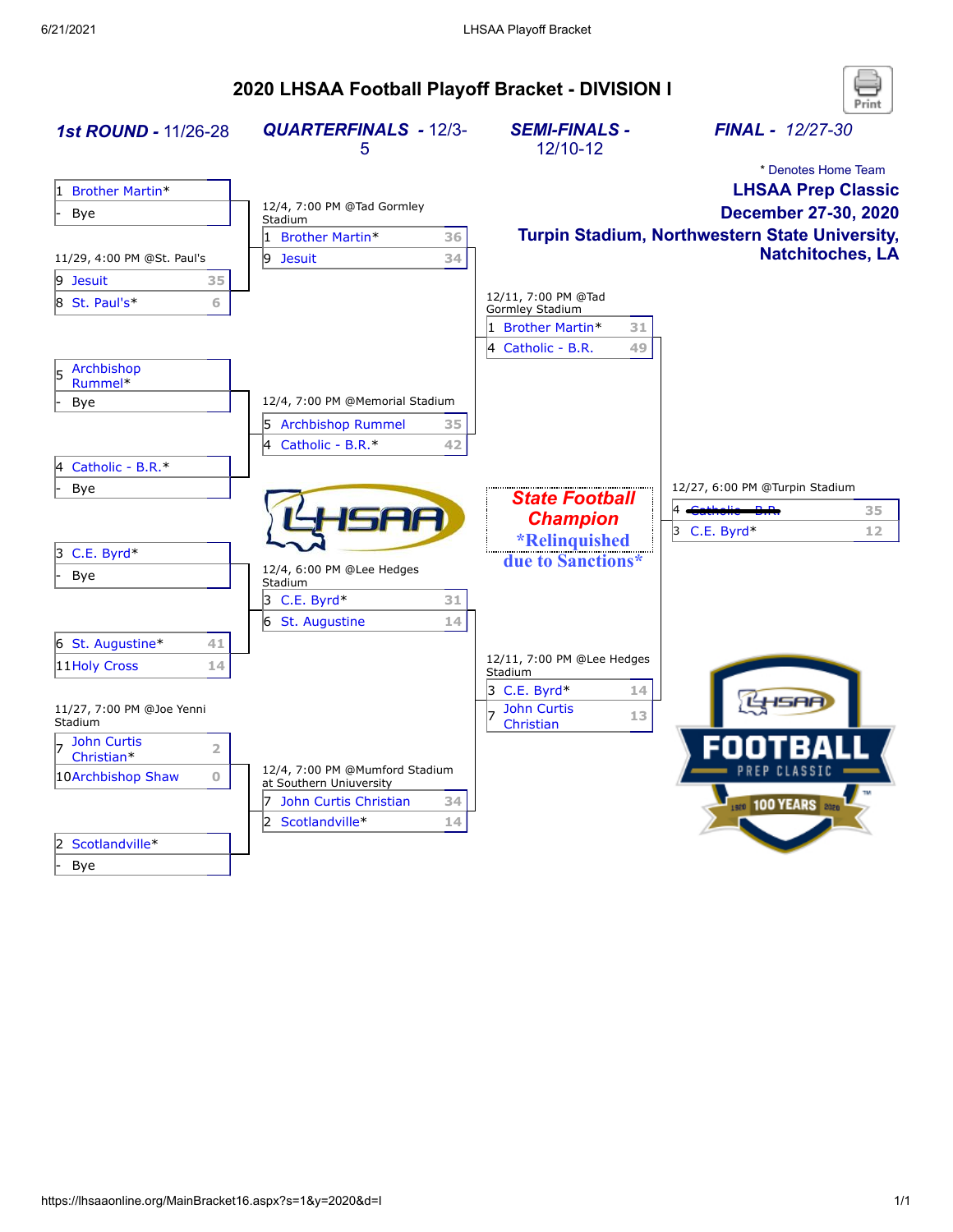## **2020 LHSAA Football Playoff Bracket - DIVISION II**

*1st ROUND -* **11/26- 28**

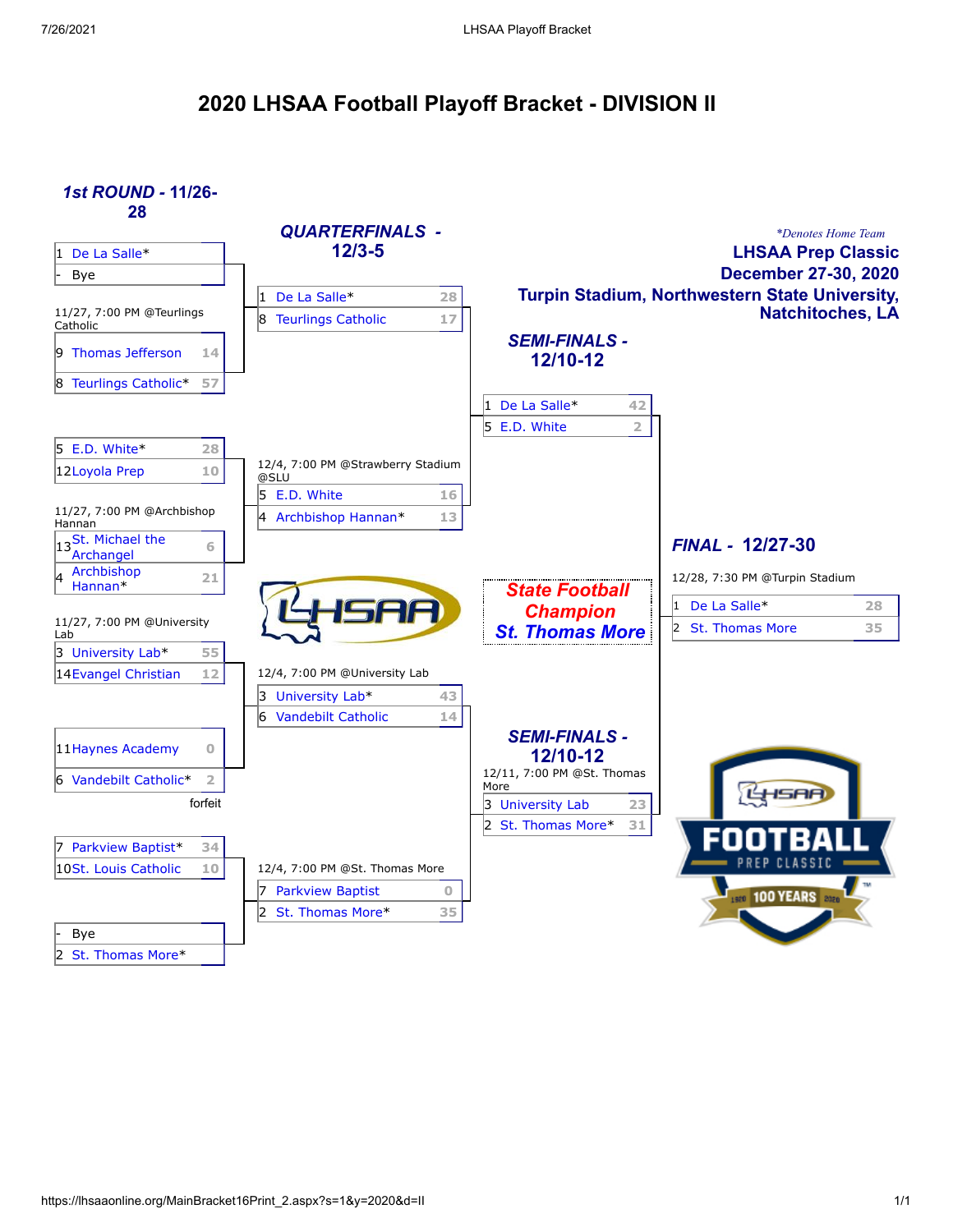## **2020 LHSAA Football Playoff Bracket - DIVISION III**

*1st ROUND -* **11/26- 28**